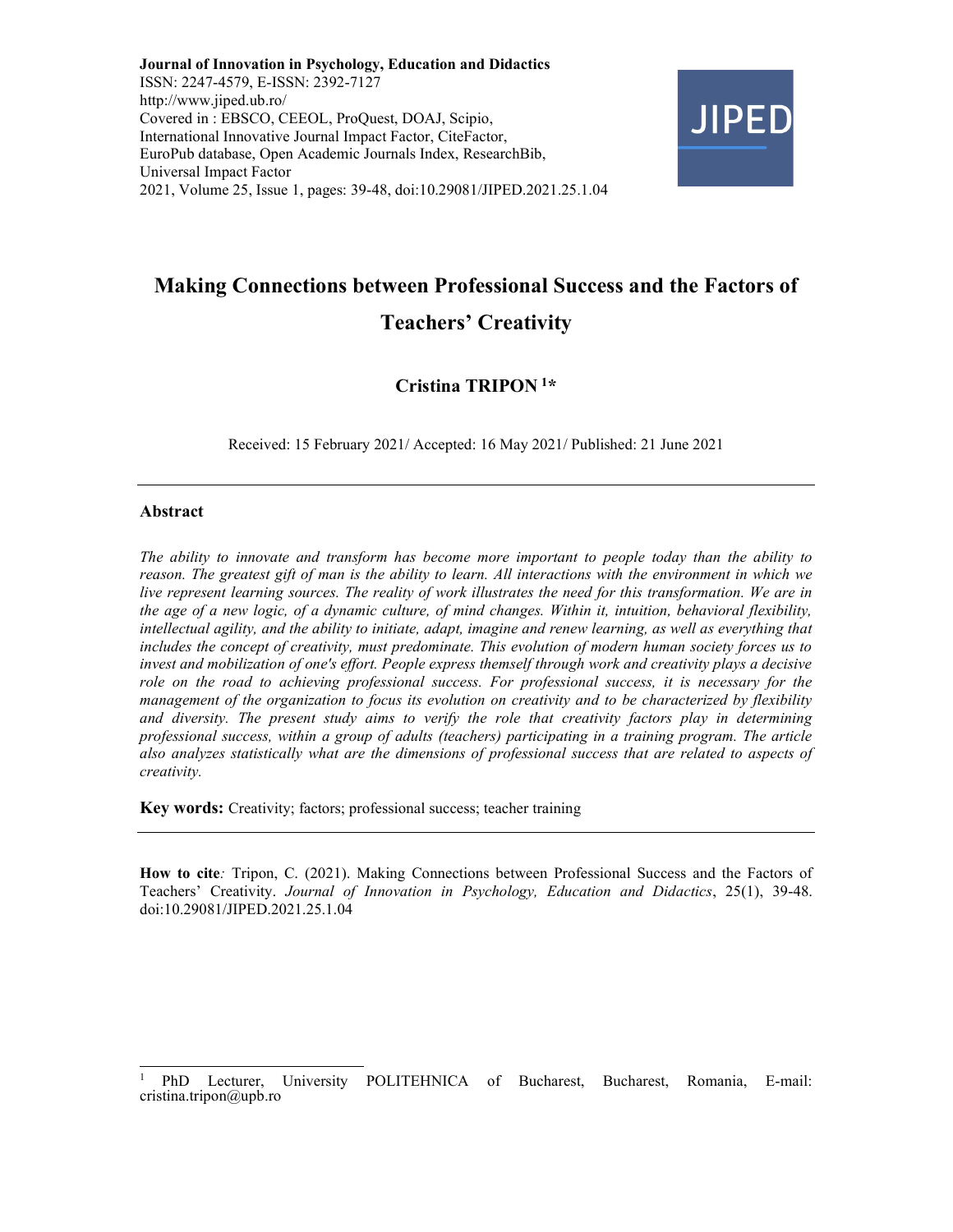## 1. Introduction

In the literature, creativity is defined as "the ability to find solutions and to achieve something new and valuable "(Roco, 2004). It can be said that it is an incomplete definition because it limits creativity to the aptitude aspect. However, creativity also involves motivation, temperament traits, character factors, and others. Therefore, it can also be defined as "the unitary set of objective and subjective factors that lead to the realization, by individuals or groups, of an original and valuable product for society"(Sternberg, 2003).

Creativity also means the possibility of communication, the individual being in continuous contact with his inner and outer worlds. The receptivity of the individual allows one to understand the existing problems. Starting from the correlations it makes inside, with known and lived phenomena, it can solve the problems that have arisen. The thirst for knowledge and curiosity draws our attention to the new world. Our knowledge is enriched by our own experience and related to the environment and awareness of being part of this world favors the proper transposition of this knowledge. Creativity corresponds to the mental relationship that we approach to discover new relationships between things, events that can generate useful and general ideas about a given situation.

Due to the confrontation of our internal experiences with the problems of the external world, conflicts or contradictory situations may arise, and attempts to solve them may not always succeed from the first. That is why we can say that being creative also implies the possibility of making mistakes. Even if we perceive the mistake as a failure or if we look at problems with an exaggerated curiosity, it does not mean that our creative process is over. If we get rid of the attitude of resignation to failure and start without giving too much importance to any situation, failure. According to other authors (Jauk, Benedek, Dunst, Neubauer,2013) creativity means "a way of being, a way of thinking. It is first and foremost a common individual aptitude, which we generally have in equal measure, present in each of us and different in intelligence, evaluated by IQ." According to The Organisation for Economic Cooperation and Development (2019), among the top 10 Skills in 2030 that companies want from their employees it is the creative skill.

#### 1.1. Creativity process

Of the main dimensions of creativity, the creative process is essential for defining it. As the representatives of humanistic psychology argue, creativity can be defined as a process of the interrelation of the individual with a favorable and supportive environment (Paulus, Nijstad, 2003) or a process of modeling the ideas or hypotheses, testing them, and communicating the results obtained (Torrance, 2002). As a problem-solving process, creativity involves several approaches of a psychic, intellectual nature, in the sense that the production of the new entails, according to Urban (1994) "sensitive, profound, expanded perceptions of the recorded information, their ingenious association and combination, synthesis. , the analysis and structuring of information, their materialization into symbolic representations, their communication and reception by others as inherently creative solutions to the problems raised ". Equally, creativity is the premise of the process of generating the new but also the purpose of the original process.

The creative process involves all the psychological mechanisms of the creative individual and all his resources acquired through learning and experience. In addition to the activity of thought, the process stimulates the affectivity and enhances the personality traits. Creativity regarded as associative-combinative and accumulative form takes place on an amplified energy background and requires a great deal of psychic work, it calls for the mobilization of all energetic powers to direct the act and the creative process. The combinative side takes place against the backdrop of energizing phenomena, such as passion, success, interest, curiosity, will, courtesy, need, desire, ambition, feelings.

From a physiological point of view, it takes place on a high cerebral tone that generates and maintains the state of continuous concentration guided by the will. A strong will is self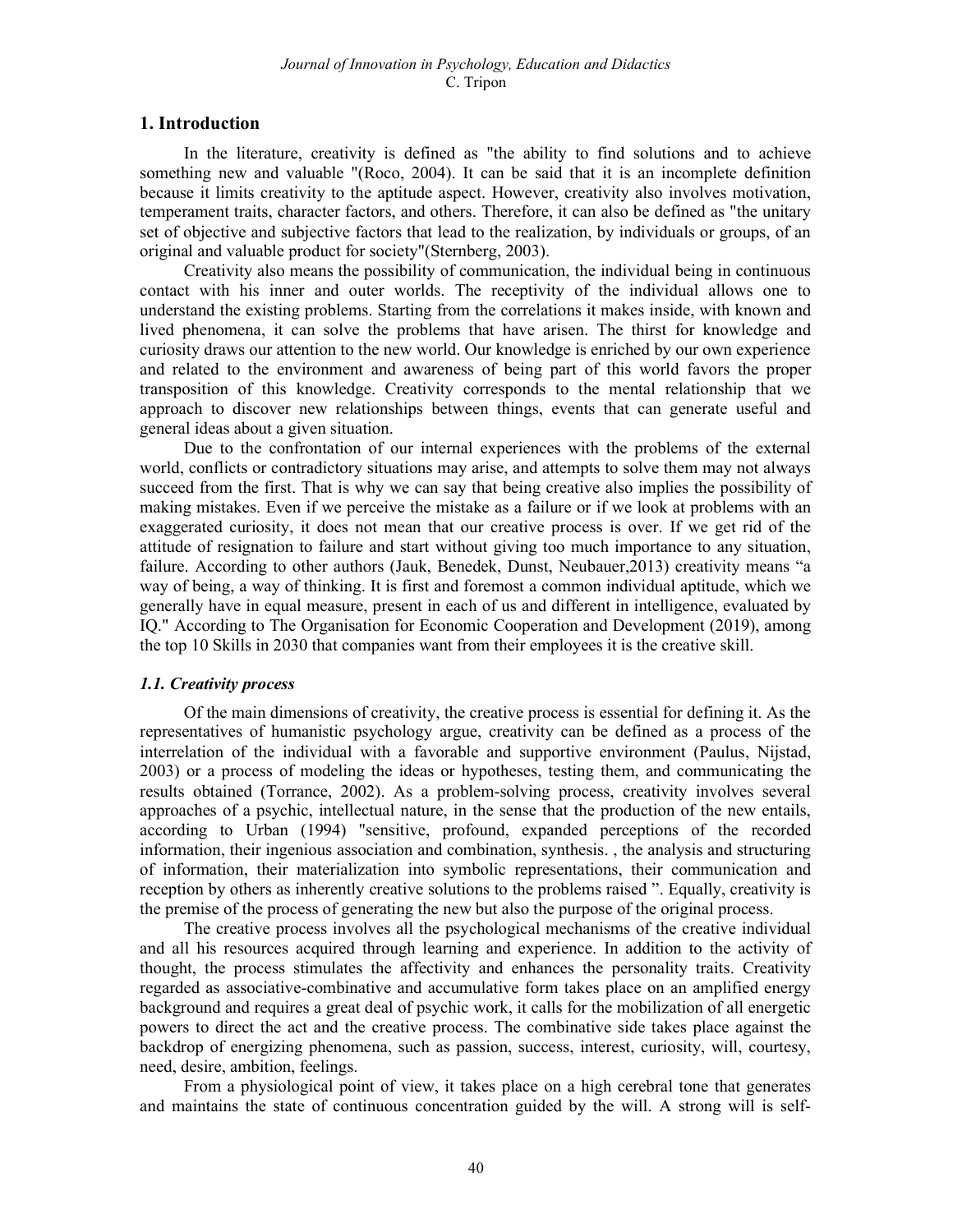generating creative and creative powers, "almost every one of us can manage his mind more efficiently than he usually does. To a greater or lesser extent, we are all endowed with the power of the will and this is the key to the creative effort" (Silvia, Beaty, 2012). Essentially, the creation implies the concretization of the qualities specific to the creative spirit, irrespective of its field of manifestation, namely: the flexibility of thinking and conduct, a trait that facilitates the adaptation to unpredictable situations:

• divergent thinking: it allows to give up stereotypes and formulate various variants of response to environmental challenges;

• the ability to select and evaluate information that helps to formulate hypotheses and to think of solutions to solve the problem;

• cognitive fluidity understood as the ability to work with symbols, ideas, notions, etc., but also to make comparisons, analyzes, syntheses;

• the redefinition, as a performance in the restructuring of the universe of meanings and the creative re-elaboration of the component elements;

• the interrogative attitude, as an expression of the behavior;

• the attitude of rejecting the usual tendencies in the environment, the rigidity of social institutions;

• receptivity to messages and environmental demands, ability to act concerning internal value standards.

Stages of the creative process. Taking as a model the classification made by Taylor and Getzels (2017) we can say that there are: the preparation period, in which information is gathered, observations are made and the purpose or problem is delimited, a general hypothesis or project is outlined; it can be said that it is a latent period wherefrom the disparate knowledge existing in the mind of the creator are selected those which constitute the substance of the original idea; the incubation period represents the stage in which the subject of study (creation) passes into the area of the unconscious where it continues to be analyzed and processed; is the time when the solution is not found and the work is unsatisfactory and may take years; the lighting period coincides with the happy moment when the solution appears; is the stage in which the creative activity reaches the maximum point and the psychologists of creativity equate this step with the phase of inspiration, intuition in the field of artistic creation; the verification consists of the realization of the original idea, after verifying its correctness, in the writing and finishing the writing up to a final form acceptable from the point of view of the creator. But more important than finding solutions is the ability to invent, find, recognize and formulate a new problem.

Moraru (1972) recommends a "transdisciplinary approach" of creativity, modeling of thought processes, and elaboration of various models of information processing. Intelligence is an aptitude that generally corresponds to thinking and indicates its qualitative level. In terms of creativity, intelligence is found to be a necessary but not sufficient condition, and cannot fully explain creativity. Runco and Selcuk (2012) identify creativity as one of the forms of divergent thinking and distinguishes several intellectual factors of creativity and the most important are:

• sensitivity to problems - consists in the open attitude, receptive to the needs, attitudes, and feelings of others, permanent curiosity, and the desire to know, develop, experiment, and check new hypotheses;

• sensitivity to implications - consists in the ability to recognize addictions, problems, where others do not see them;

• fluency - represents a factor consisting of the richness, ease, and speed with which the associations between images, ideas, their flowing character are realized and succeeded;

• originality - lies in the subject's ability to see reality differently, to produce new ideas and images, to find answers, new, unusual solutions;

• ingenuity - consists in being able to find the most direct and easiest way that leads to an optimal effect;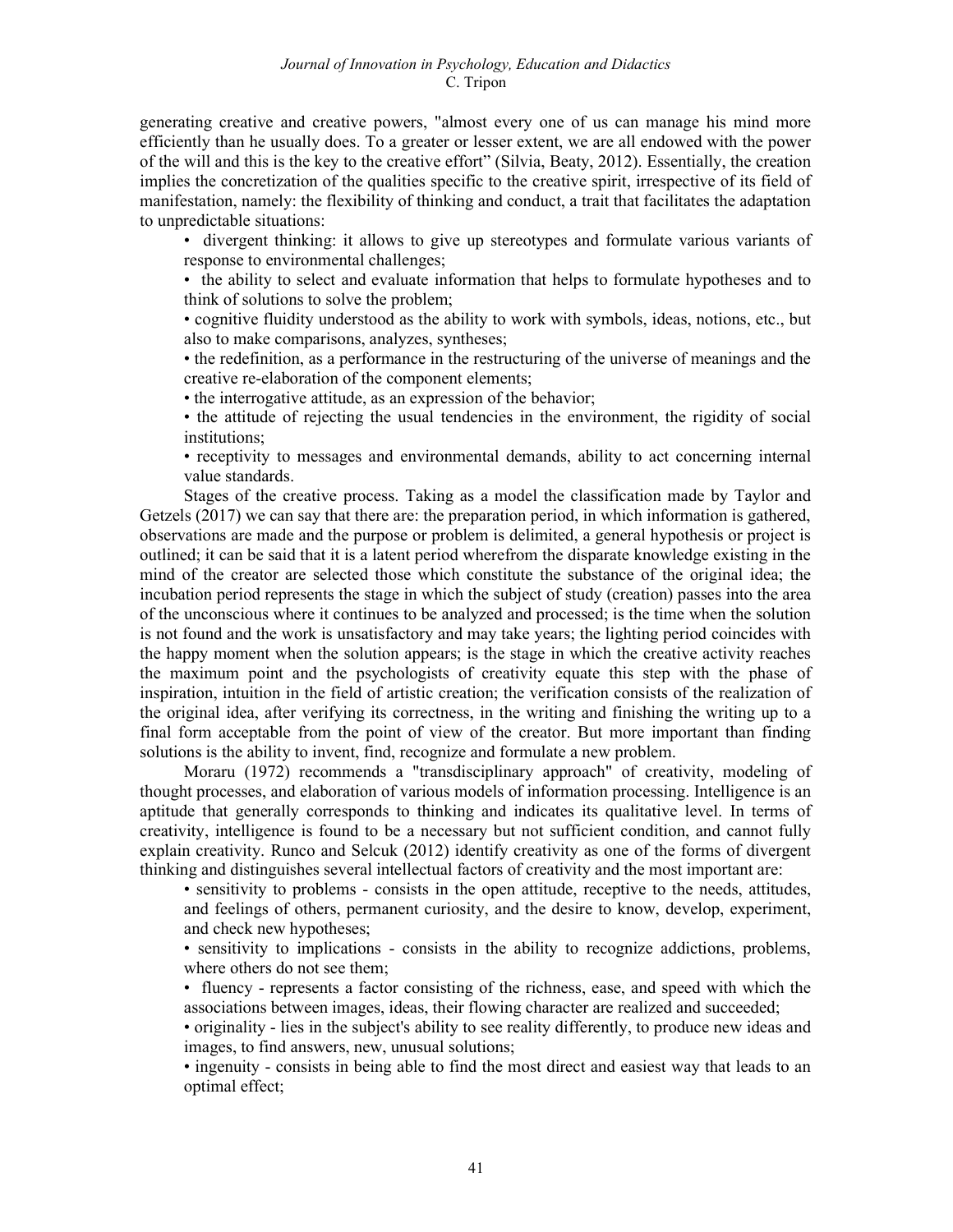• redefinition - the ability to restructure, interpret, transform, change the function of an object to make it useful in a new form;

• elaboration - consists in the coherent organization of information, ideas, the ability to plan an action (taking into account as much detail as possible), anticipating the final result, developing and finalizing an idea.

Creativity cannot be fully identified with divergent thinking because it is not a unidirectional and variable phenomenon, it involves, as well as other capacities: cognition, mechanical processes, figurative anticipation, convergence production, evolutionary abilities. Other researchers considered that a component with an important weight is the imagination. Piaget (1951) states that imagination is not only useful but, in many cases, necessary for the operation of the operations that rely on it. Osborne (2003) believes that creating constructive imagination is even more important than thought. Relatively few people use the creative capacity as a deliberate and a previously established goal, and those who use this faculty on their initiative, understanding its functions, are geniuses. All the so-called revelations that take place in the realm of religion, as well as the discovery of all fundamental or new principles in the field of inventions, occurs thanks to the faculty of creative imagination. If not used this creative imagination can weaken and become latent through unsolicited. By stimulating the creative imagination, man gets the basic or new ideas, the imagination, and the flair he needs. A source of the creative imagination is the subconscious, the place where every sensory impression and every impulse of thought that has ever reached the brain through one of the five senses is stored. Newer research has revealed that within the various stages and sub-stages of the creative process, in addition to operational mechanisms, attitudes, interventions, and a series of personality traits. By definition, creativity is a very complex trait of the whole personality, which involves, besides the intellectual, the voluntary, the characteristic components.

Popescu-Neveanu (1994) specifies that of the noncognitive factors of the personality the aptitudes are not creative by themselves but they thus become insofar as they are activated and valorized by motives and attitudes (e.g.: musical aptitude develops in the process of musical activity and not through a maturing process). Among the personality traits of creative individuals are, first and foremost, non-conformist intellectual attitudes. Conformism restricts the freedom and independence of thought, curbs the creative potential by channeling it in conventional, stereotypical directions while the creative attitude implies spontaneity, intellectual autonomy, the independent orientation of thought. The characteristic importance of the creative personality is the receptive attitude of openness to experience. The creative type is sensitive to everything that happens around him, has high empathy. Unlike other factors of creativity, attitudes depend entirely on education. The study of biological factors revealed significant differential aspects generated, above all, by the age factor.

Research done by psychologists shows that the performance of creative individuals is largely determined by individual, internal factors, a significant weight having the aptitude, motivational, temperamental, complementary factors, and other personality traits generated by intellectual and social experiences.

#### 1.2. Success and creativity

Success is, first and foremost, a phenomenon of consciousness, existing only at the level of consciousness and social psychology. At least at first appearance, appears to us as a "psychological phenomenon" that cannot appear without the reaction of appreciation, enthusiasm, admiration, and praise. The success only appears in the society, this representing its functioning mechanism not letting it be reduced to an individual psychic phenomenon. Success is not only of mass character but also of value, of selection, of social promotion. The psychological source of success is the capacity of man to be enthusiastic, to admire, to praise, the capacity acquired during his social history.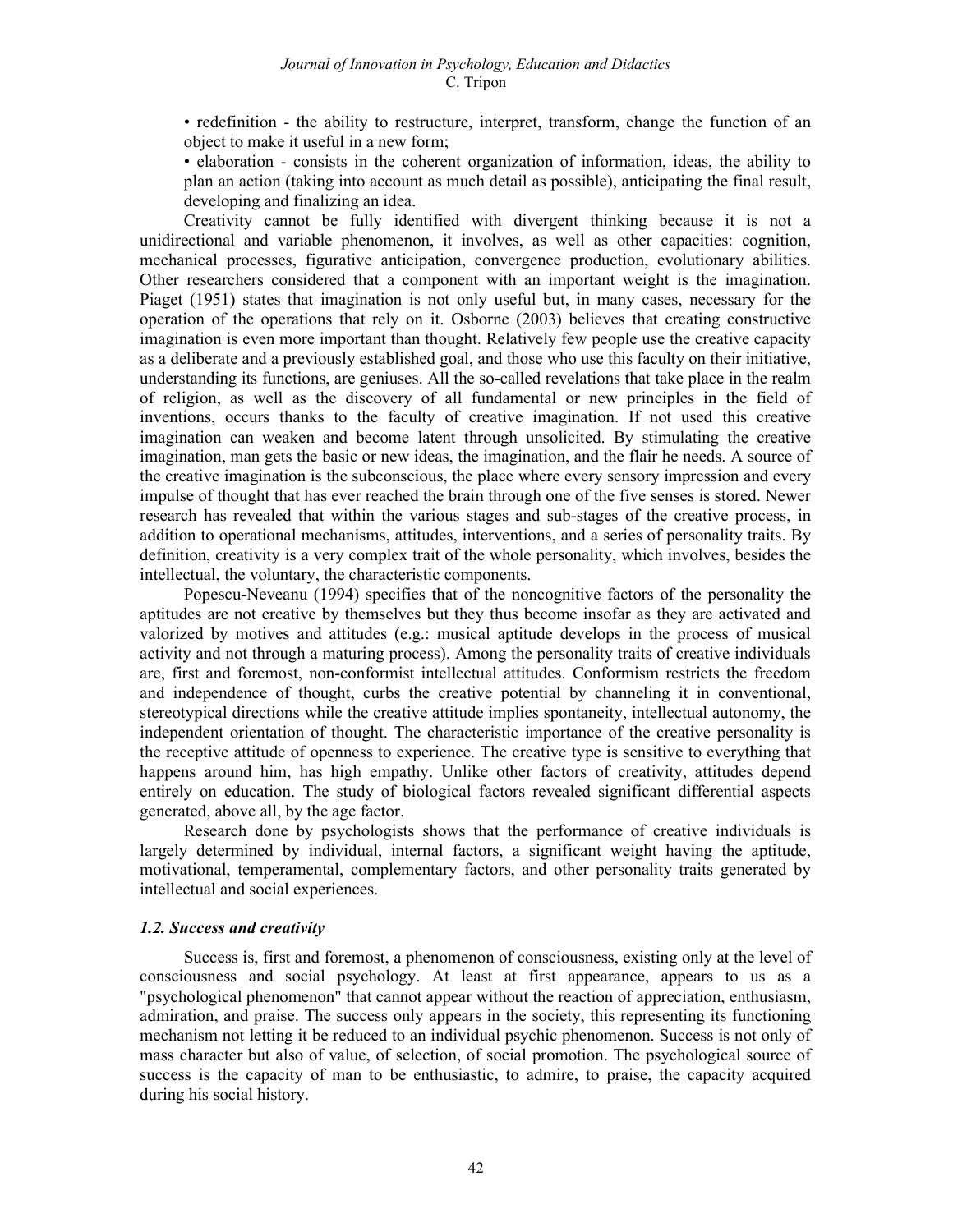#### Journal of Innovation in Psychology, Education and Didactics C. Tripon

Success has a complex causality, with different rhythms that are related to the psychology of the human species. (note - species created by history and creators of history, by definition) This psychological capacity of man to be enthusiastic, to reward is the most distant psychological source of success and indispensable. The individual psychological character stops here, he does not explain how success occurs, which is the object of success nor its forms. Its initiation and unfolding are not in the hands of individuals, but of society. The social class, driven by its necessities of life, decides on the actions that must be encouraged, supported, and promoted. Success occurs, without exception, only within a company and responds, more or less, directly or indirectly, to the development needs of the company. Success is always selective, it removes from anonymity a relatively small number of people (even if it fails in its appreciation) by the structure and level of the company, not by the actual merits of the successful candidates. It has two psychic aspects: one belongs to the sanctioning public and another belongs to the successive subject. The mechanism of the dominant success is always the reaction of the public. "When public opinion is favorable to a man or to a work (even when they are fictional and especially then), it means with certainty that it is a game of real interest of the social group, satisfied in this way" (Kang et al., 2010). All the psychologists who worked for success found the stimulating, the excitatory of success. The man who succeeds becomes more dynamic, gains confidence in his forces, is tempted to take other actions with a view to other successes. Success is a way of thinking, feeling, acting that contributes to personality formation and development.

## 1.3. The relationship between creativity and professional success

None of the variables of personality arouse at present more interest than creativity. This highly important variable has been the subject of controversial controversy and even considered by generations of psychologists unworthy of consideration. Only in recent decades has creativity been recognized as not only a minority specific feature but a personality factor existing in any of us, to a lesser or greater extent. Today, many companies recognize the importance of their own employees' creativity for their economic success. Creativity manifests with great efficiency in the fields of technology and management or arts of all kinds. The tendency is now to consider creativity as one of the variables of major importance for the evolution of human society. Through our way of thinking, we create the world we live in every moment, and our way of thinking and being is the direct result of the creative power of our thinking. Being creative means being open and curious about the world and yourself. Creativity is the ability to see things in a whole new way, a logical process that guides us towards a solution.

Professional success is the desired state, a destination that every man sets himself. The need to succeed in the profession is natural but to achieve it, professional success must be programmed. The greatest gift of man is the ability to learn. All interactions with the environment we live in are sources of learning. One of the most efficient ways we learn is modeling. In adulthood, we realize that we model the people we admire. Developing this ability to take over and use other people's success strategies is a model of professional success. Man expresses himself through work and creativity plays a decisive role on the road to achieving professional success. Creativity has been interpreted as a holistic system, emphasizing that the whole must be understood as a higher-order synthesis of the parts, rather than a summation of them. This synthesis can be done in an organization because the creative behavior is based on the interaction between some skills: imagination, intuition, adaptability to changes, professional responsibility. For professional success, it is necessary for the management of the organization to focus its evolution on creativity and to be characterized by flexibility and diversity. They favor change through the generation, continuous development, and transposition of new ideas into practice.

The ability to innovate and transform has become more important to today's man than the ability to reason. The reality of work illustrates the need for this transformation. We are in the age of a new logic, of a dynamic culture, of change. Within it must necessarily predominate intuition,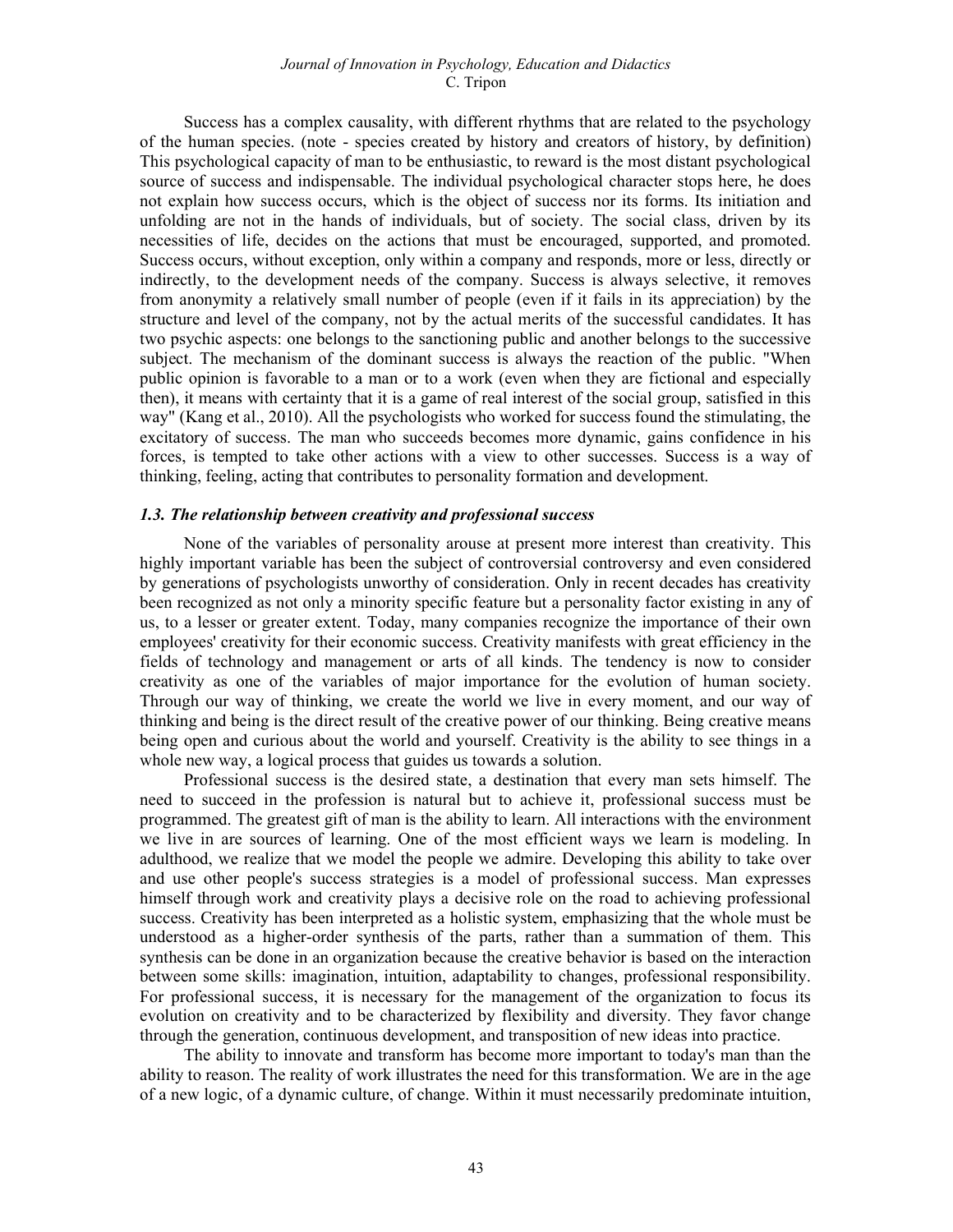behavioral flexibility, intellectual agility, and the capacity for initiative, adaptation, imagination, and renewal; in a word, creativity. This evolution of modern human society forces us to personal investment and an important mobilization of our effort. "We are constantly constrained to overcome difficulties, obstacles to finding the path to professional success." The individual who succeeds has a psychological potential and a specific, mental, and strategic mode of functioning. Also, it uses techniques and methods that constitute the elements of an efficient system producing performance and, consequently, professional success.

Social research has shown that the human factor is an important source of increasing the profitability of an organization. The way of carrying out the activity of an organization is directly influenced by the state of the social system, the productivity of the company, the flexibility, and the creativity of its members. "The staff with creative ideas can be successfully used to generate new ideas and solutions related to the work carried out in the workplace" (Rusu, 2004). The predominant nature of creativity in achieving professional success is underlined by the role of creative management in each organization. Creative management is the one that can coordinate and train the other categories of resources of the organization for creative solving of the working situations.

In Romania, the decision-making act is emphasized using techniques and methods that stimulate creativity. Some aspects related to the involvement of creativity in the subsystems of the management system of the organization should be emphasized. Ciobanu and Androniceanu (2018) think that the first step in human performance is the quality of human resources activities. In the cited paper, the authors conducted research in Romanian public institutions and the findings of the results show that there is a differently perceived meaning of the career development system by respondents. Regarding the organizational subsystem, the creativity of the staff can be manifested in the process organization, by elaborating new timely solutions related to the way the processes are carried out in the company, the use of new methods that will lead to the achievement of the company objectives. Developing creative management strategies with a high degree of flexibility also involves creating a climate that encourages the creative behavior of the members of the organization.

#### 1.4. The aim of the research

The present study aims to verify the role that creativity factors play in determining professional success. It is anticipated that people with high creative potential will be able to present a high level of professional satisfaction, a level associated especially with professional success. We are also interested in studying which dimensions of professional success are related to aspects of creativity.

To achieve the objectives of the present study, we have designed a research plan through which we will verify the following hypothesis: There is a strong connection between professional success and the factors that determine creativity (we have to establish the correlation between a variable characteristic for professional success and the determinants of creativity).

# 2. Research Methodology

# 2.1. Research group

The study was carried out on several 78 participants (teachers in high-school), participants in the training course of the "Train of trainers", in Bucharest. In terms of gender, 43 of the respondents are men (55.1%) and 35 are women (44.9%). All of them have more than 10 years of experience in teaching activities, in urban areas.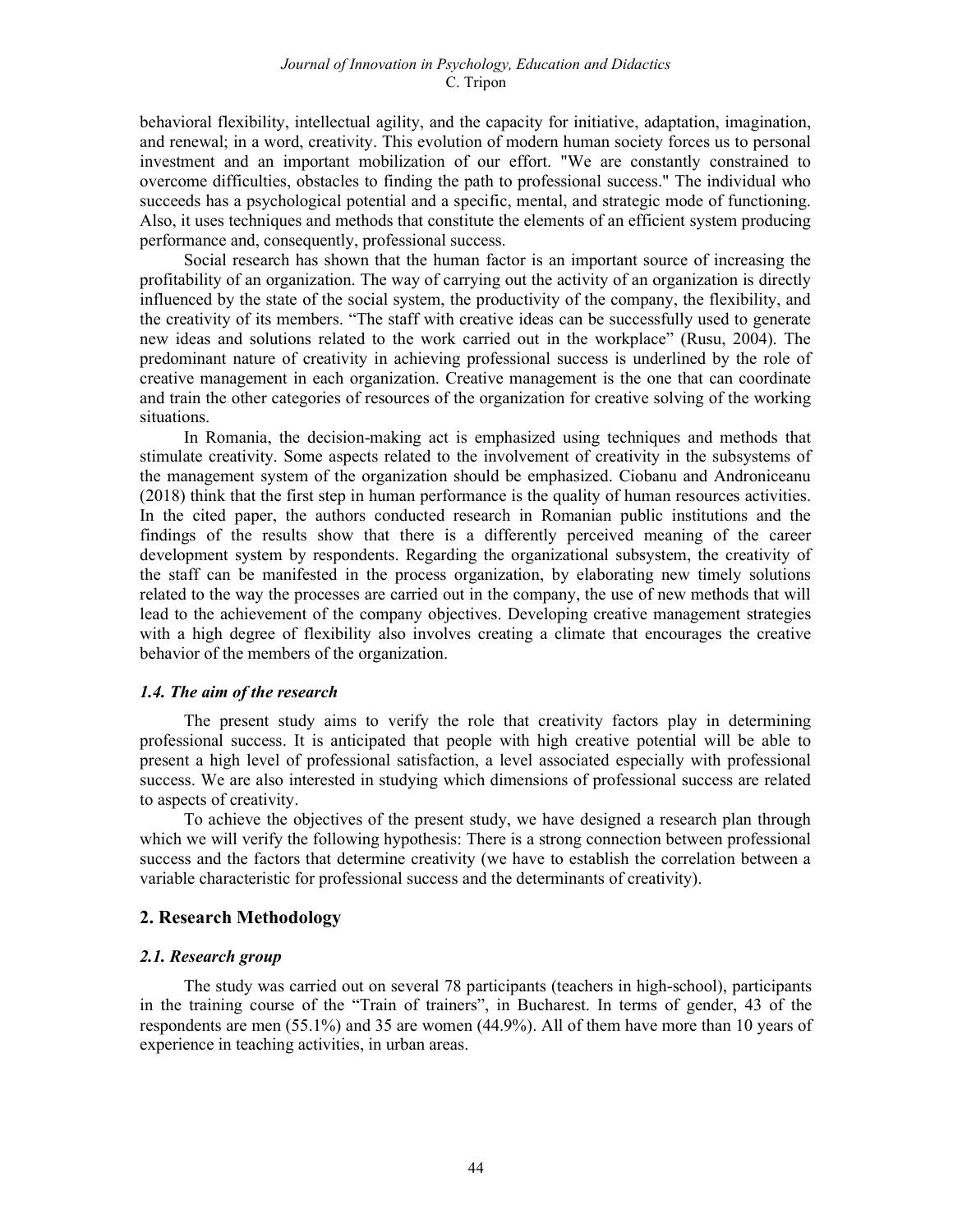#### 2.2. Research instruments

The battery of creativity tests was developed by Horst H. Siewert (2000). Accepting the notion that all the novelties that appear on the market have existed beforehand, in the minds of those who discovered them, Horst H. Siewert proposes this creativity test. By restructuring the connections existing between the notions accumulated subconsciously, new ideas can be brought to light that can be highlighted and realized. The test highlights the ability of the subject to leave the normal, largely logical, structured way of thinking to acquire the talent of thinking about new coordinates. The test of the creative capacity is realized through several subtests with which the speed of the response to different stimuli can be verified, each set of stimuli being addressed to dimensions of the creative power. There are five subtypes of creativity, as follows: lexical background, lexical association, divergent thinking, visual creativity, free association.

The questionnaire for evaluation of professional success contains many 24 items grouped into 4 representative dimensions of professional success: working group appreciation, leadership/expertise, money, social position. At the level of the whole questionnaire, internal consistency of 0.74 was obtained and the instrument can be considered faithful. The total score can be between 24 and 120 points, the small scores being representative of low professional satisfaction and the big one's characteristic of high professional satisfaction. In analyzing data, there are used SPSS Statistics, the Spearman's correlation coefficient, and the diagrams for descriptive sources.

# 3. Results

The hypothesis affirms the existence of a strong connection between professional success and the factors that determine creativity. One of the variables is professional success and the other variables are the factors of creativity. Due to the lack of a Gaussian distribution, we used Spearman's correlation coefficient of "rho" ranks.

| <b>Table 1.</b> Netationships between professional sausiaction and creativity factors |              |            |             |           |            |             |  |  |
|---------------------------------------------------------------------------------------|--------------|------------|-------------|-----------|------------|-------------|--|--|
|                                                                                       | professional | lexical    | lexical     | divergent | visual     | free        |  |  |
|                                                                                       | satisfaction | background | association | thinking  | creativity | association |  |  |
| Spearman's rho                                                                        | 1.000        | $-.123$    | $-.016$     | .899      | .880       | .844        |  |  |
| Professional<br>satisfaction                                                          |              | .284       | .889        | .000      | .000       | .000        |  |  |
|                                                                                       |              | 78         | 78          |           | 78         | 78          |  |  |

Table 1. Relationships between professional satisfaction and creativity factors

We note the existence of significant, positive and very strong correlations between professional success and three of the investigated creativity factors. As can be seen in Table 1 there are positive, significant and strong correlations between professional satisfaction and divergent thinking ( $r = 0.89$ ; p <0.01), between professional satisfaction and visual creativity ( $r =$ 0.88; p <0.01) but also between professional satisfaction and free association ( $r = 0.84$ ; p <0.01). From a psychological point of view, people who present professional success are characterized by divergent thinking developed, visual creativity, free association. It can be assumed that, due to the specificity of the sample chosen, the creativity criteria associated with professional success refer more to divergent thinking and the ability to imagine concrete solutions than to operating with a lexical background.

Because the rating system, for each of the 5 factors of creativity is a unitary, we could associate the five creativity factors in a global creativity score. Thus, we obtain a new variable, called creativity (Table 2).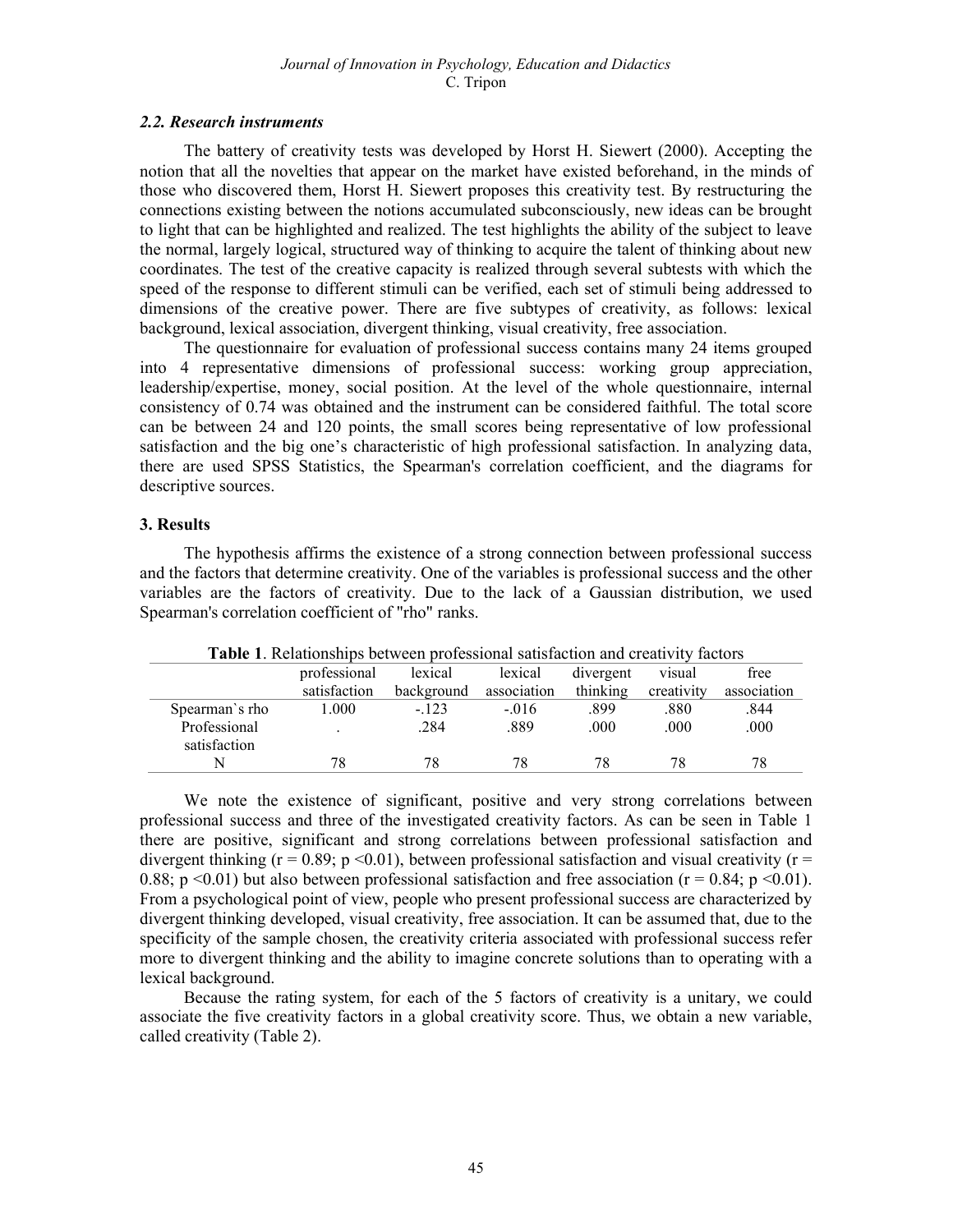#### Journal of Innovation in Psychology, Education and Didactics C. Tripon

| N Valid                        | 78       |  |  |
|--------------------------------|----------|--|--|
| Mean                           | 152.0897 |  |  |
| Median                         | 154.0000 |  |  |
| Standard deviation             | 41.63015 |  |  |
| <b>Skewness</b>                | .103     |  |  |
| <b>Standard error Skewness</b> | .272     |  |  |
| Kurtosis                       | $-.766$  |  |  |
| Standard error Kurtosis        | .538     |  |  |
| Amplitude of this distribution | 183.00   |  |  |
| Minimum                        | 62.00    |  |  |
| Maximum                        | 245.00   |  |  |

Table 2. Creativity Statistics



Histogram 1. Distribution of respondents' scores on the Creativity variable

We observe a multimodal distribution at the level of this variable, symmetrical (Skewness  $= 0.10$ ; Standard error Skewness  $= 0.27$ ) and mesocortical (Kurtosis  $= -0.76$ ; Standard error Kurtosis  $= 0.53$ ) with the mean 152.08, median 154 and standard deviation 41.63. The amplitude of this distribution is 183 points, between a minimum of 52 points and a maximum of 245 points. Although the distribution is multimodal, because the symmetry and vaulting criteria are met at the same time, we can consider the distribution as normal.

|                |                           |                  | Professional<br>satisfaction | Creativity |
|----------------|---------------------------|------------------|------------------------------|------------|
| Spearman's rho | Professional satisfaction | Correlation      | 1.000                        | .898       |
| Coefficient    |                           |                  | ٠                            | .000       |
|                |                           | $Sig.(2-tailed)$ | 7.8                          | 78         |
|                |                           | N                | .898                         | 1.000      |
|                | Creativity                | Correlation      | .000                         | $\cdot$    |
| Coefficient    |                           |                  | 78                           | 78         |
|                |                           | Sig.(2-tailed)   |                              |            |
|                |                           | N                |                              |            |

Table 3. The relationship between creativity and professional success

Despite this fact, we cannot use the Pearson correlation coefficient in analyzing the link between creativity and job satisfaction because the second variable does not have a normal distribution. Between professional satisfaction and creativity, we obtain a correlation coefficient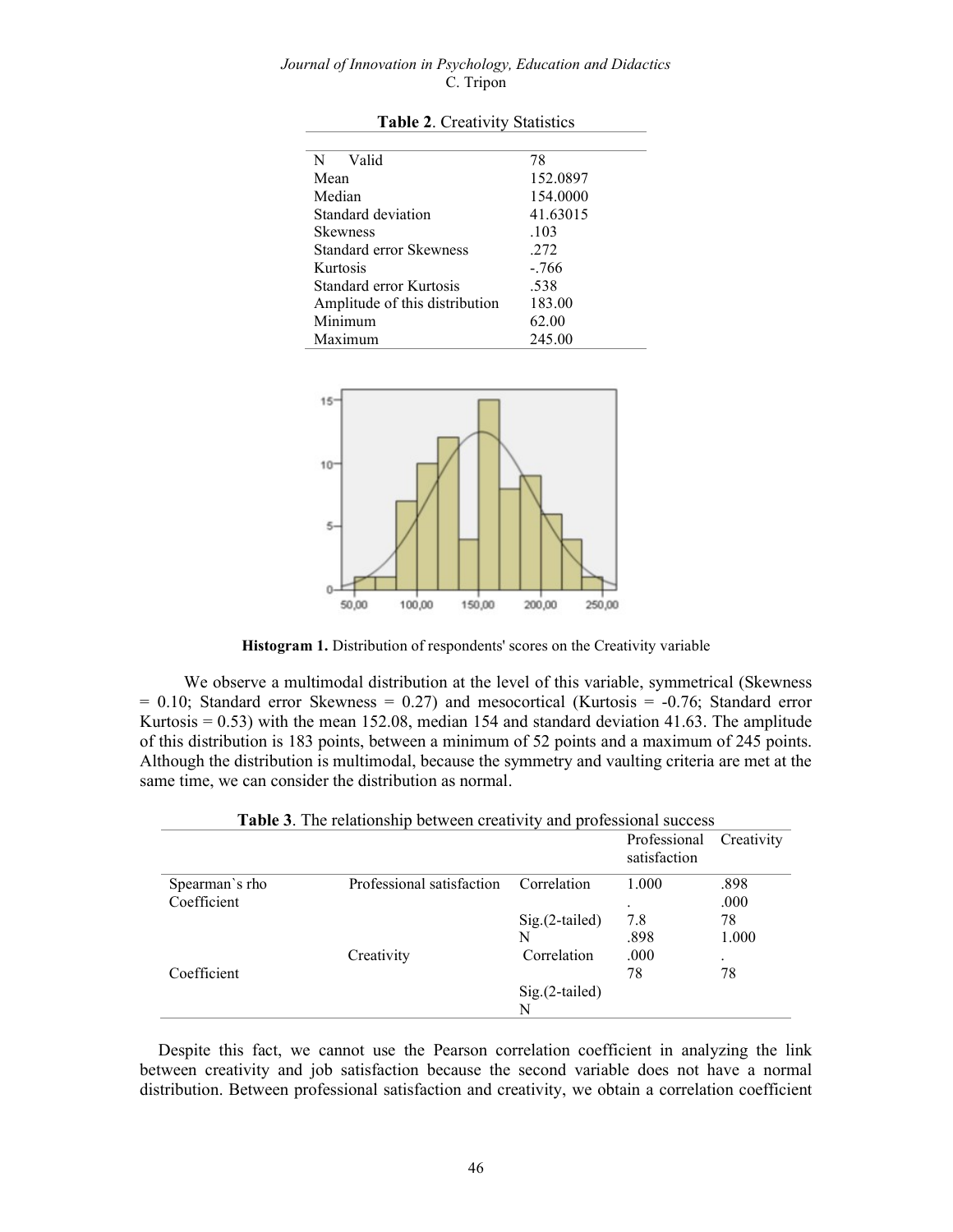of ranks of 0.89 at a significance threshold of less than 0.01 which indicates a strong, positive, and significant connection (Table 3).

#### 4. Conclusions

Following this analysis, the main hypothesis of the study was confirmed that there is a connection between creativity and professional satisfaction. I showed that creative people have a high level of professional satisfaction, more professional success, the connection between these two variables is a strong link. We have also shown the dimensions of creativity that contribute to increasing the degree of professional success. Professional success can be defined as "the positive result of one's efforts in the profession of the profession I have chosen(respondent)." The person expresses himself by action, by work, by the meaning that the work has for him, by the motivations that channel his energy towards the fulfillment of the activity's goals, by the way he identifies with the work. Typically, studies show that work serves as a basis for outlining and verifying one's self-concept. The way to achieve success in the activity is learned from childhood, the whole process of education and self-education being, in essence, an optimal way of selfrealization of the individual capacities at the desired levels of society and compatible with the age. Thus, it is found insufficient the professional training only during the period when we are students or students, and this must continue in the workplace.

Today, there is more talk about organizations that are learning continuously, even talking about a current movement. It refers to continuous, permanent improvements, anchored in the unwavering interest in reality and progressive learning. Schools and teachers are involved in continuous learning. The question arises here: can success be planned? The answer is yes, a "trained eye" can detect individuals with certain performance qualities and will apply the strategies that will lead them to success. These strategies can also be used in modern education that aims to achieve high results. The success must be anticipated by designing a future "scenario" in which the person plays the role he wants the goal and the intermediate stages must be established by establishing the objectives and deadlines, the working methods and a system for evaluating each objective, to learn from previous failures and successes, that is, "do not make the same mistake twice", to use of systems: cognitive, affective, emotional and relational promoting teamwork from which one learns by observing others, comparing one's abilities and activity with those of others, and having the opportunity to value them. Learning organizations measure what is learned within them by determining the time that elapses until the improvement of 50% in each element of performance is achieved. This is a way to correlate financial performance with the learning curve. It is a well-known fact that, at present, the volume of information is very large and, at the same time, it is circulating very rapidly, increasing with each year. Therefore, in any discipline, a doctorate or other academic degree, it remains relevant only six to eight years. In the big organizations, so-called "infopreneurs" have been formed, that is, those dealing with the collection, analysis, sorting, storage, interrogation, and communication of information. It can be said that "the most successful person is the person who has the most information."

One of the 21st-century skills valuable in the labor market is creativity and teachers are used in many strategies to promote disciplinary competencies, in designing learning experiences. According to Chmelárováa, Pasiarb, and Vargovác (2020), the development of learners' creativity can be improved using project-based learning. This view has been confirmed by Akhtara and Kartika (2020) in their research about the connection between creativity and intelligence and the results obtained shows that there are too many factors that can become more predictive to develop creativity like the creative climate, the parenting style, emotional intelligence, and others.